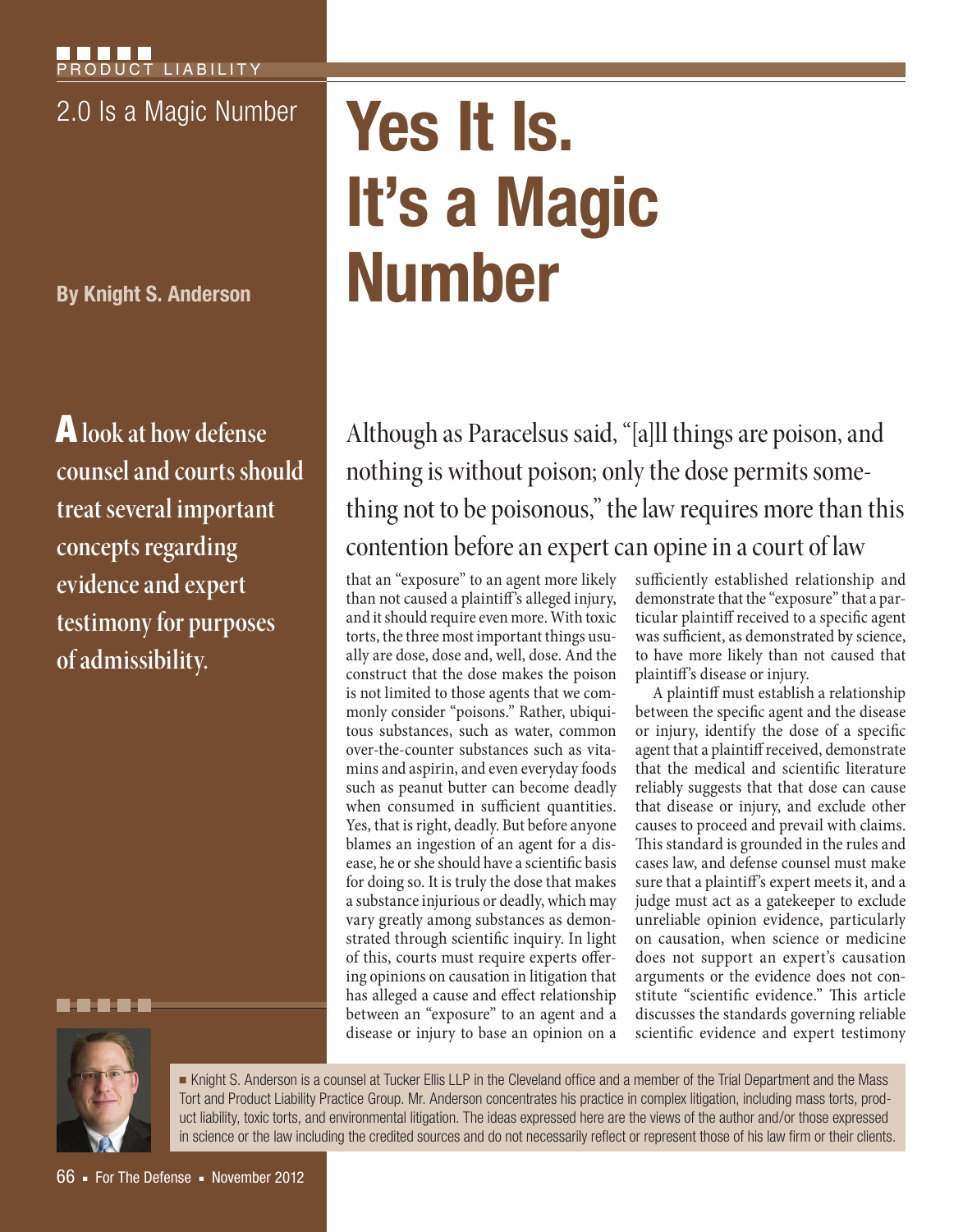reliability, whether a cause and effect relationship exists between an exposure and an alleged injury, generally accepted scientific thresholds established by epidemiological studies that can meet the preponderance of the evidence standard required to establish causation and from which an expert can reliably infer a relationship between the dose that a plaintiff experienced and an alleged injury, insufficiently alleged causal connections, and how defense counsel and courts should use these concepts for evidence and expert testimony admissibility purposes.

### **In Through the Out Door**

Federal Rule of Evidence 702, which governs the admission of expert testimony in the federal courts, states:

If scientific, technical or other specialized knowledge will assist the trier of fact to understand the evidence or to determine a fact in issue, a witness qualified as an expert by knowledge, skill, experience, training, or education, may testify thereto in the form of opinion or otherwise, if (1) the testimony is based upon sufficient facts or data, (2) the testimony is the product of reliable principles and methods, and (3) the witness has applied the principles and methods reliably to the facts of the case.

Fed. R. Evid. 702.

A rule 702 determination is a question of law for a court. Thus, when a party seeks to admit expert testimony, a court should make an initial determination during a preliminary hearing under Federal Rule of Evidence 104(a) that the requirements of rule 702 have been met. In *Daubert*, the Supreme Court held that Federal Rule of Evidence 702 imposes a special obligation on a trial judge to "ensure that any and all scientific testimony or evidence admitted is not only relevant, but reliable." *Daubert v. Merrell Dow Pharmaceuticals*, 509 U.S. 579, 589 (1993).

In *Daubert*, the Supreme Court offered judges some guidelines regarding the admissibility of scientific evidence and then commented and expounded on that framework and those guidelines in *General Electric Co. v. Joiner*, 522 U.S. 136 (1997). As others have mentioned elsewhere numerous times, the *Daubert* factors are not an exhaustive list of criteria that courts must

strictly apply to all evidence to determine admissibility, but rather the Court articulated a flexible standard for determining the admissibility of scientific opinions to ensure that expert scientific opinions are grounded in a reliable methodology before courts admit the opinions. This "flexible *Daubert* inquiry gives the [trial judge] the discretion needed to ensure that the courtroom door remains closed to junk science while admitting reliable expert testimony that will assist the trier of fact." *Amorgianos v. National Railroad Passenger Corp.*, 303 F.3d 256, 267 (2d Cir. 2002). *Daubert* and its progeny have acquired a reputation as a cure for the erroneous admission of junk science, or at least as a shield against it, and these cases impose a high standard on plaintiffs seeking to admit such opinions, one of the cornerstones of which is reliability. A judge acting as a gatekeeper should apply *Daubert* and other evidentiary standards that require indicia of reliability before admitting an opinion to ensure that a jury hears only opinion testimony that actually constitutes "scientific evidence." And in presiding over the reliability inquiry, a judge needs "to make certain that an expert… employs in the courtroom the same level of intellectual rigor that characterizes the practice of an expert in the relevant field." *Kumho Tire Co. v. Carmichael*, 526 U.S. 137, 149– 50 (1999).

*Daubert* held that a trial judge is required to conduct a "preliminary assessment of whether the reasoning or methodology underlying the [expert] testimony is scientifically valid and of whether that reasoning or methodology properly can be applied to the facts in issue." Furthermore, "[b]y holding that the admissibility of scientific testimony is governed by Rule 104(a), *Daubert* clearly holds that the party seeking admissibility must make out more than a prima facie case of reliability." *In re Paoli R.R. Yard PCB Litigation*, 35 F.3d 717, 744, n.9 (3d Cir. 1994). And the party proffering the expert testimony has the burden of demonstrating "that the expert's findings and conclusions are based on the scientific method, and, therefore, are reliable." *Moore v. Ashland Chem., Inc.*, 151 F.3d 269, 276 (5th Cir. 1998) (en banc). *Daubert* requires a reliable expert opinion but not necessarily a correct opinion. This

reliability inquiry "requires some objective, independent validation of the expert's methodology. The expert's assurances that he has utilized generally accepted scientific methodology is insufficient." *Id.* (citing *Daubert v. Merrell Dow Pharmaceuticals, Inc.*, 43 F.3d 1311, 1316 (9th Cir. 1995) (on remand)). And in undertaking the reliability inquiry, it is the district court's respon-

..... **Courts** have broadly recognized epidemiology as invaluable to determining that a cause and effect relationship existed and specifically caused a disease experienced by a particular plaintiff.

sibility "to make certain that an expert… employs in the courtroom the same level of intellectual rigor that characterizes the practice of an expert in the relevant field." *Kumho Tire Co. v. Carmichael*, 526 U.S. 137, 149–50 (1999).

As the Supreme Court wrote in *Daubert*, "to qualify as 'scientific knowledge,' an inference or assertion must be derived by the scientific method. Proposed testimony must be supported by appropriate validation—*i.e.*, 'good grounds,' based on what is known. In short, the requirement that an expert's testimony pertain to 'scientific knowledge' establishes a standard of evidentiary reliability." *Daubert*, 509 U.S. at 590. This means that a court must make "a preliminary assessment of whether the reasoning or methodology underlying the testimony is scientifically valid and of whether that reasoning or methodology properly can be applied to the facts in issue." *Id.* at 592–93. *In re Paoli* noted that (1) the "proffered" witness must be a qualified expert; (2) the expert must testify about matters requiring scientific, technical, or specialized knowledge; and (3) the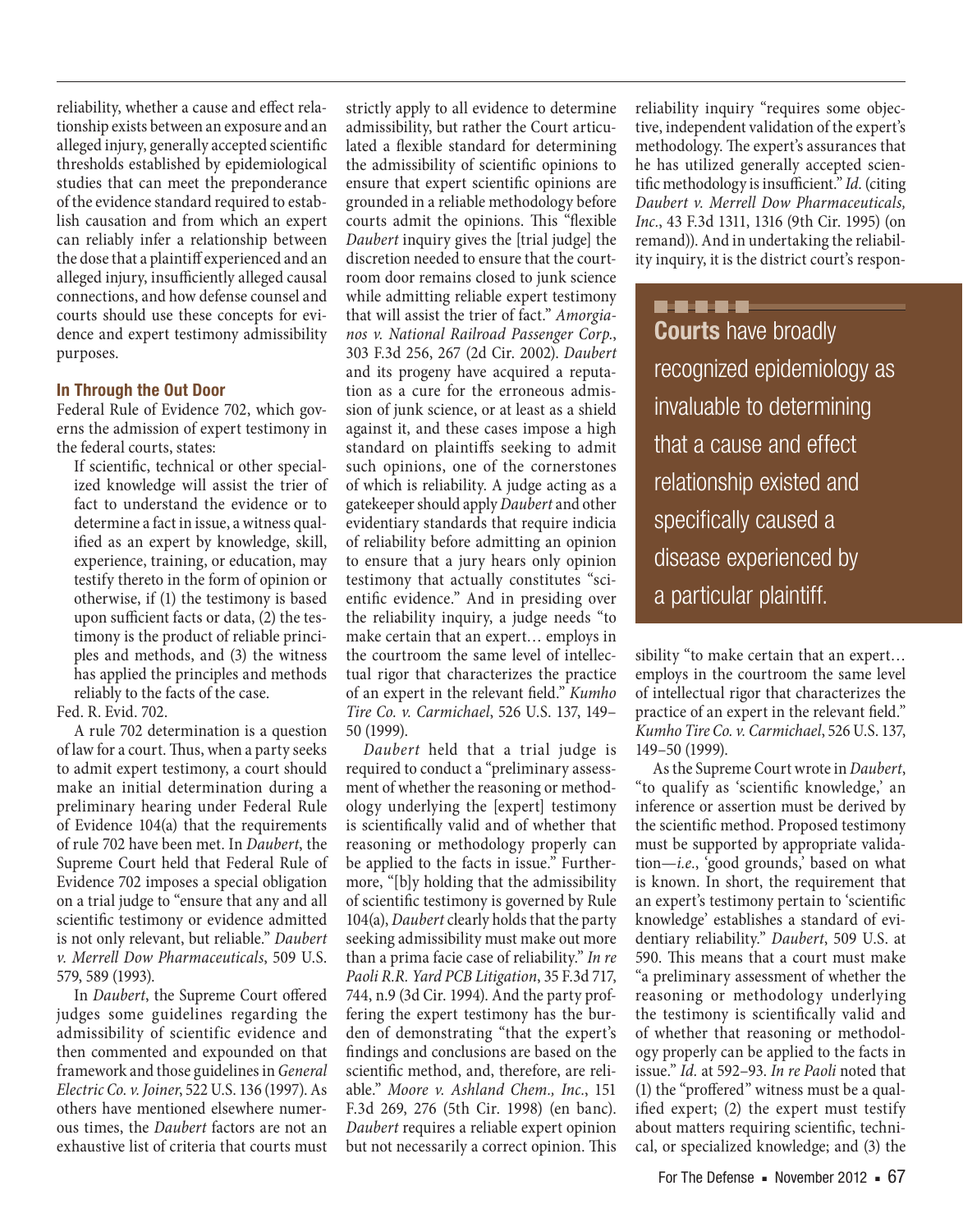

expert's testimony must "fit" the facts of the case. *In re Paoli R.R.*, 35 F. 3d at 741– 42 (3d Cir. 1994). *See also Kannankeril v. Terminix Int'l Inc.*, 128 F.3d 802, 806 (3d Cir. 1997). Additionally, in response to the Supreme Court decision in *Daubert*, Federal Rule of Evidence 702 was amended in 2000: "The amendment affirms the trial court's role as gatekeeper and provides

# -----

**Judges** and the lawyers responsible for educating them about the scientific evidence in their cases need to know more than what makes good science; they need to understand how to identify insufficient or even bad science and explain what makes it so.

some general standards that the trial court must use to assess the reliability and helpfulness of proffered expert testimony." Fed. R. Evid. 702 advisory committee's note to 2000 amend.

The rule 702 inquiry requires that a court determine that an expert has reliably based his or her testimony on scientific methods. *Daubert* explains that the rule 702 language requiring an expert to testify to scientific knowledge means that the expert opinion must have a basis in "the methods and procedures of science," as opposed to "subjective belief or unsupported speculation." *Daubert*, 509 U.S. at 590. An expert must have "good grounds" for his or her belief. *Id.*

The factors that courts have articulated to guide assessing the reliability of proffered scientific expert testimony include several articulated in *Daubert* and in other decisions: (1) whether the theory or technique can be tested, (2) "whether the the-

review," (3) whether the technique has a high rate of "known or potential error," (4) whether standards "controlling the technique's operation exist," (5) whether the theory enjoys "general acceptance," (6) whether there is a sufficient relationship between the technique and methods which have been established to be reliable, (7) whether the expert witness' qualifications are sufficient, and (8) whether the method has been put to nonjudicial uses. Some courts also consider additional factors, including (1) whether the expert's proposed testimony grows naturally and directly from research that the expert has conducted independent of the litigation; (2) whether the expert has unjustifiably extrapolated from an accepted premise to an unfounded conclusion; (3) whether the expert has adequately accounted for alternative explanations; (4) whether the expert took as much care in forming the opinion for the litigation as he or she would in performing his or her professional work in other contexts; and (5) whether reputation indicates that the field of expertise of the expert reaches reliable results for the type of opinion proffered by the expert. The Supreme Court in *Daubert* emphasized that the rule 702 inquiry is "a flexible one" and that the individual factors are neither exclusive nor dispositive. Courts should not exclude "novel" conclusions when reliable methodology and reliable methodological application underpin the conclusions. A court's inquiry "must be solely on principles and methodology, not on the conclusions that they generate." *Daubert*, 509 U.S. at 595. And as explained in another decision, "nothing in either *Daubert* or the Federal Rules of Evidence requires a district court to admit opinion evidence that is connected to existing data only by the *ipse dixit* of the expert. A court may conclude that there is simply too great an analytical gap between the data and the opinion proffered." *Joiner*, 522 U.S. at 147.

ory or technique has been subjected to peer

Experts often rely on epidemiological studies to support their opinions: Epidemiology is the field of public health and medicine that studies the incidence, distribution, and etiology of disease in human populations. The purpose of epidemiology is to better understand disease causation and to prevent disease in groups of individuals. Epidemiology assumes that disease is not distributed randomly in a group of individuals and that identifiable subgroups, including those exposed to certain agents, are at increased risk of contracting particular diseases. Michael D. Green, *et al.*, Reference Guide on Epidemiology, in Fed. Judicial Ctr., Reference Manual on Scientific Evidence at 551 (3d ed. 2011).

While some courts have pointed out that *Daubert* neither requires epidemiological evidence nor epidemiology-based expert opinions, others have referred to valid, reliable, and statistically significant epidemiological studies as "critical" and "indispensible" when demonstrating causation. For example, in evaluating the reliability of opinions related to cause and effect for exposure to Agent Orange and the chemicals that Agent Orange contained, Judge Weinstein engaged in a detailed assessment and discussion of scientific evidence and concluded that "sound epidemiological studies are the only useful studies having any bearing on causation." *See In re "Agent Orange" Product Liability Litigation*, MDL No. 381, 611 F. Supp. 1223, 1240 (E.D.N.Y. 1985), *aff'd*, 818 F. 2d 187 (2d Cir. 1987). The courts have broadly recognized epidemiology as invaluable to determining that a cause and effect relationship existed and specifically caused a disease experienced by a particular plaintiff. *See*, *e.g.*, R.E. Hoffman, *The Use of Epidemiologic Data in the Courts; Sorenson v. Shaklee Corp.*, 31 F.3d 638 (9th Cir. 1994); *DeLuca v. Merrell Dow Pharm., Inc.*, 911 F2d 941, 954 (3d Cir. 1990), *aff'd*, 6 F.3d 778 (3d Cir. 1993), *cert. denied*, 510 U.S. 1044 (1994); *Wilson v. Merrell Dow Pharmaceuticals, Inc.*, 893 F.2d 1149, 1154 (10th Cir. 1990). That said, as mentioned, the factors listed in *Daubert* are not exhaustive, and several courts have held that the legal standard does not require plaintiffs to prove causation only with statistically significant epidemiological evidence. However, courts should either exclude or at the very least subject the opinions that experts do not support with epidemiological evidence to strict scrutiny when the science widely accepts epidemiology as the reliable method for demonstrating a cause and effect relationship in humans in the scientific field involved in a case.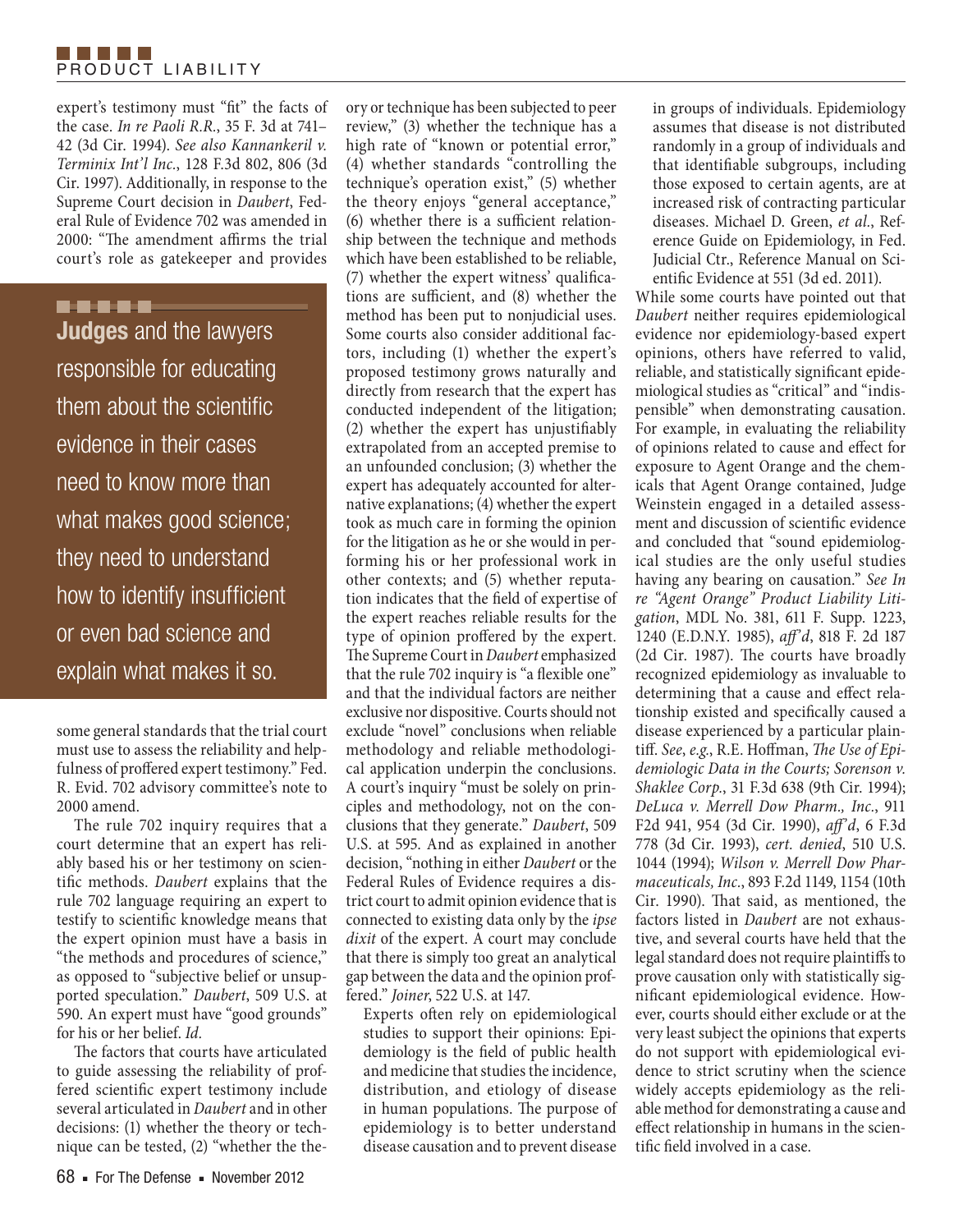Defendants and defense counsel have waged a campaign against "junk science" ever since *Daubert* made that phrase infamous and common parlance among attorneys involved tort litigation. In addition to meeting other responsibilities, judges must now also assess the validity of scientific evidence. And lawyers and judges today continue to wrestle with whether expert testimony meets the criteria for admissibility.

Judges and the lawyers responsible for educating them about the scientific evidence in their cases need to know more than what makes good science; they need to understand how to identify insufficient or even bad science and explain what makes it so. Court decisions reflect judicial recognition that courts in fulfilling their gatekeeping function have an obligation to keep "junk science" out of courtrooms. While sound public policy reasons underlie the broad discretion that trial courts have to admit evidence, sound public policy also requires judges to assess expert testimony carefully to determine both its relevance and reliability before the courts admit it. Expert testimony, whether presented by plaintiffs or defendants, can strongly influence juries. As the United States Supreme Court recognized, "expert evidence can be both powerful and quite misleading because of the difficulty in evaluating it.'" *Daubert v. Merrell Dow Pharm., Inc.*, 509 U.S. at 595 (quoting Jack B. Weinstein, Rule 702 of the Federal Rules of Evidence Is Sound; It Should Not Be Amended, 138 F.R.D. 631, 632 (1991)). For these reasons,

neither the difficulty of the task nor any comparative lack of expertise can excuse the judge from exercising the "gatekeeper" duties that the Federal Rules impose…. To the contrary, when law and science intersect, those duties often must be exercised with special care. Today's toxic tort case provides an example. To the contrary, when law and science intersect, those duties often must be exercised with special care.

*Joiner*, 522 U.S. at 148 (J. Breyer *concurring*).

#### **Blinding Me with Science**

Tort law uses the term "specific causation," sometimes called "individual causation," to refer to which particular events will cause or may have caused a particular injury in a specific plaintiff. Usually, for a plaintiff

to win damages in a tort case, the plaintiff must prove both general and specific causation. To win damages the law requires sufficient scientific support for any alleged claims for injury resulting from an alleged exposure to a toxic substance, and defense counsel and the courts must make sure plaintiffs meet this requirement. Plaintiffs and their experts must establish that science supports the existence of a cause and effect relationship, the plaintiff received a particular dose of the specific agent, and the medical and scientific literature has identified a link between that particular dose of that specific agent and the particular alleged disease or injury. A reliable, admissible expert opinion on the issue of causation in a toxic exposure case must demonstrate a reliable basis for the cause and effect relationship. The proponent of specific causation evidence must show that the "exposure" experienced by a plaintiff to a specific agent has been reliably shown in science and medicine to cause the particular alleged injury.

As mentioned, experts often support specific causation testimony by testifying about epidemiological studies. Epidemiological studies have conceptual roots in scientific experimentation. The "scientific method" is the established approach used by epidemiologists and other scientists to study the potential existence of a cause and effect relationship. Generally speaking, as with all science, epidemiology depends on measurements, on precision, and on validity. An epidemiological study without proper measurements does not follow accepted scientific practice, and the scientific community will not accept a study without proper measurements or that other scientists cannot verify independently because other researchers in the community cannot confirm its conclusions. Epidemiological studies help us understand disease causation and the likelihood that a population exposed to an agent may develop disease, and they help us identify and prevent disease in groups of individuals. These studies express risk or relative risk, interpreting risk on a more likely than not basis that is well-suited to the preponderance of the evidence legal standard.

An epidemiological study generally starts with an initial observation, sometimes from a "case" report that—a person with disease, referred to as a "case,"

received a particular exposure. From there, a cause and effect hypothesis is developed. The hypothesis is then tested with properly conducted research studies with appropriate referent groups. These studies must rigorously test the hypothesis and seek to establish reproducibility. When epidemiologic experiments are feasible, they are designed to reduce variation from extra-

..... **A proper** epidemiological study must include clear definitions of both a disease, or more generally, the outcome, and the exposures that are under study.

neous factors, meaning things not under study, compared to study factors. Most epidemiological studies are nonexperimental because of ethical and financial restrictions. Nonetheless, the goal of nonexperimental studies is to obtain valid evidence about the hypothesis under study.

A proper epidemiological study must include clear definitions of both a disease, or more generally, the outcome, and the exposures that are under study. The outcome must be defined in a manner that is accepted within the medical community, typically based on physiological and pathological criteria. The diagnostic criteria must be reliably and consistently applied to all subjects included in the study. The exposure must be defined in such a way that the determinations of which subjects have been exposed are both reliable and valid. Researchers must describe the criteria for outcomes and exposures with sufficient detail so that other qualified scientists can replicate the research methods.

There are two basic types of nonexperimental epidemiological studies: cohort studies and case-control studies. A cohort study is closely related conceptually to an experiment. Different exposure groups are compared to find out whether their outcomes differ. A case-control study compares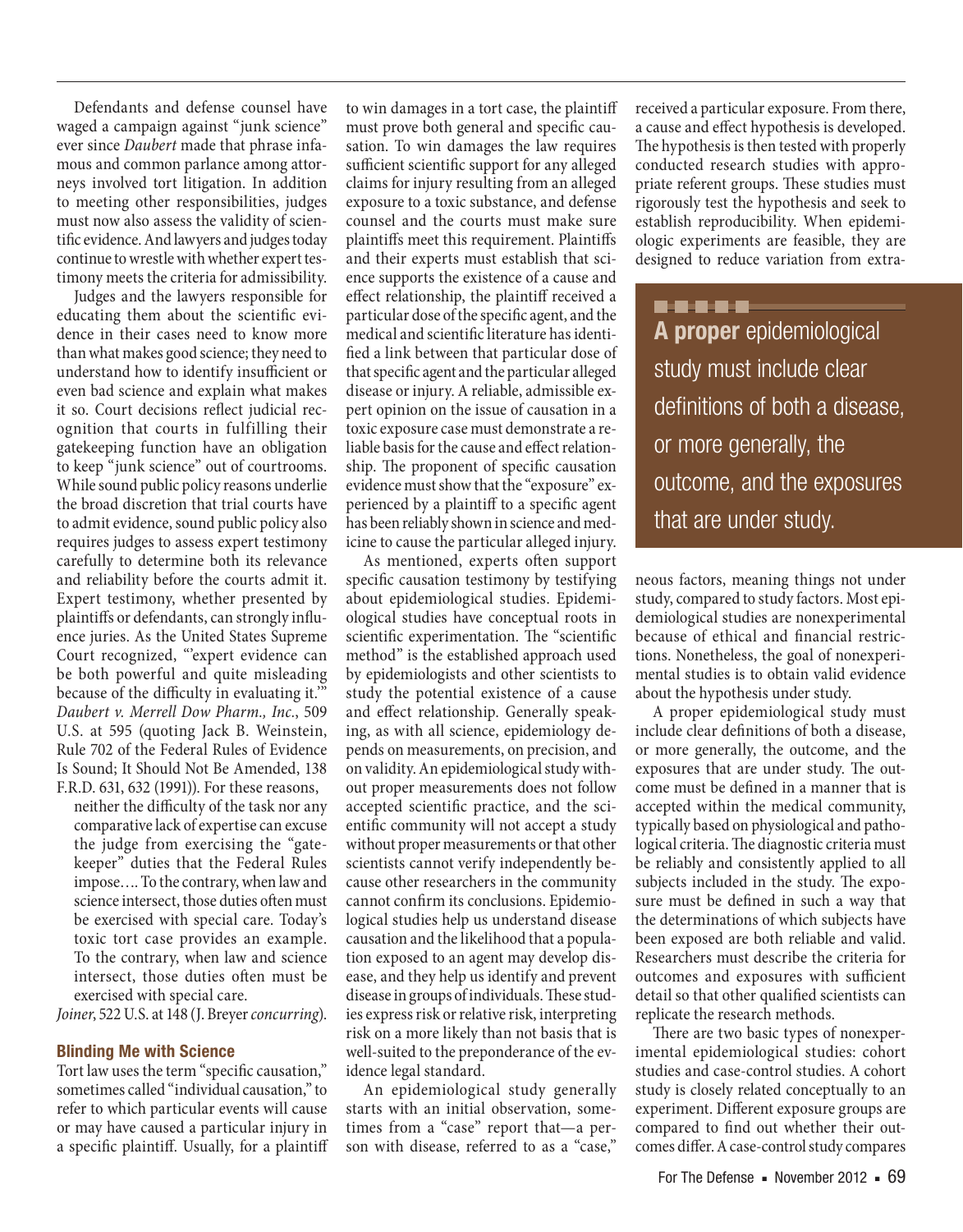## TI FI FI FI FI PRODUCT LIABILITY

people who have the outcome, or the disease, to those who don't have the outcome to find out whether the groups differ in terms of their past exposures. A person without the disease is referred to as a "control." In both types of study, there is a comparison or referent group. A principal goal of incorporating a referent group is to reduce variation due to extraneous factors—things not

-----**Because a plaintiff** needs proof of specific causation to satisfy the plaintiff's burden of proof, specific causation proof often becomes a litigation focus.

under study—compared to study factors. A cohort study typically begins by identifying a group consisting of individuals who have been exposed to a particular substance a potential cause of a disease—and a referent group consisting of individuals who have not been exposed. The epidemiologist then compares the outcomes, meaning, for instance, the disease rates, in the exposed and unexposed groups. Case-control studies are derived from a source population, which hypothetically represents a source population in which a cohort study could be conducted. The cases are then identified and their previous exposure status is ascertained. The control group is selected as a representative sample of the source population that gave rise to the cases. The epidemiologist then compares the odds of exposure among the cases to the odds of exposure among the controls.

Cohort and case-control studies seek to determine whether an association exists between an exposure and the disease being studied. An association exists when exposure and outcome—disease—occur together more frequently than would be expected by chance. For example, in a cohort study, there is an association when the disease rate in the exposed group is higher than the disease rate in the unex-

posed group. The disease rate in the unexposed group represents the disease rate due to extraneous factors that are not under study and that are randomly distributed in the population and expected by chance. In a case-control study, an association exists when the frequency of exposure, or more correctly, the odds of exposure, is higher among the cases than it is among the controls. The existence of an association in an epidemiological study does not mean that there is cause and effect relationship. Inferences about cause and effect require additional considerations.

Diseases have background rates in the general population so that in any given group of people someone would expect to find a certain number of cases of the disease in the absence of the exposure under study. Simply finding that some people who have experienced a particular exposure also have the disease does not prove any relationship between the two and cannot serve as a basis for a scientist to conclude that the exposure is associated with the disease, much less cause the disease. Insofar as the disease has a background rate in the general population, the crucial question is whether people with a particular exposure develop the disease more frequently than people without the exposure, and that can be determined only in properly conducted epidemiological studies.

A central requirement of epidemiological studies is to avoid bias. Bias is the introduction of systematic error into the risk estimate as a result of improper study design. "Selection bias" occurs when cases are chosen in a manner that is not independent of their exposures, or when the manner in which controls are chosen makes them unrepresentative of the source population from which the cases arose. In either instance, selection bias can introduce a systematic error into the estimated association between outcome and exposure. "Information bias" occurs if the data is obtained in a different manner across study groups. For example, if the diagnostic evaluation, the diagnostic criteria, or likelihood of seeking medical care differs between exposed and unexposed subjects, the exposed group may have a higher chance of being classified as cases than the unexposed group simply because they received different medical care. A second example would be if cases

and controls were determined to have been exposed using different criteria or based on differences in the investigations of past exposures. If more or different effort were expended in determining the past exposures of cases than of controls, this systematic difference would introduce error into the estimated association between outcome and exposure. Either type of bias will call the reliability of a study into question. The existence or absence of an association is measured mathematically as a "relative risk." In a cohort study, that relative risk can be expressed numerically as a standardized incidence ratio (SIR), a standardized mortality ratio (SMR), or a proportionate mortality ratio (PMR). Each is calculated by dividing the number of incident cases of disease (or deaths) by the number of incident cases of disease (or deaths) that would be expected if the study population had the same disease rate (or mortality rate) as the referent population.

In a case-control study, the potential existence of an association is measured by the calculation of an odds ratio (OR). An odds ratio is determined by comparing the odds that a case (a person with a disease) was exposed, to the odds that a control (a person without the disease) was exposed. If, for example, among 10 cases five were exposed and five were not exposed, the odds of exposure among cases would be 5/5=1.0. If from among 12 controls, three were exposed and 9 were not exposed, the odds of exposure among controls would be  $3/9 = 0.33$ . The odds ratio (OR) is the ratio of the odds among cases to the odds among controls. In this example, this would mean that  $OR = 1.0/0.33 = 3.0$ .

"Relative risk" is an umbrella term used to describe the various measurements of association used in both cohort and casecontrol studies, including standardized mortality ratio (SMR), standardized incidence ratio (SIR), proportionate mortality ratio (PMR), or odds ratio (OR), among others.

A case-control or cohort study that shows a relative risk of less than 1.0 suggests that the agent is associated with a reduced risk of the disease or mortality.

A case-control or cohort study that shows a relative risk of 1.0 indicates that no association between the agent and the disease or mortality exists.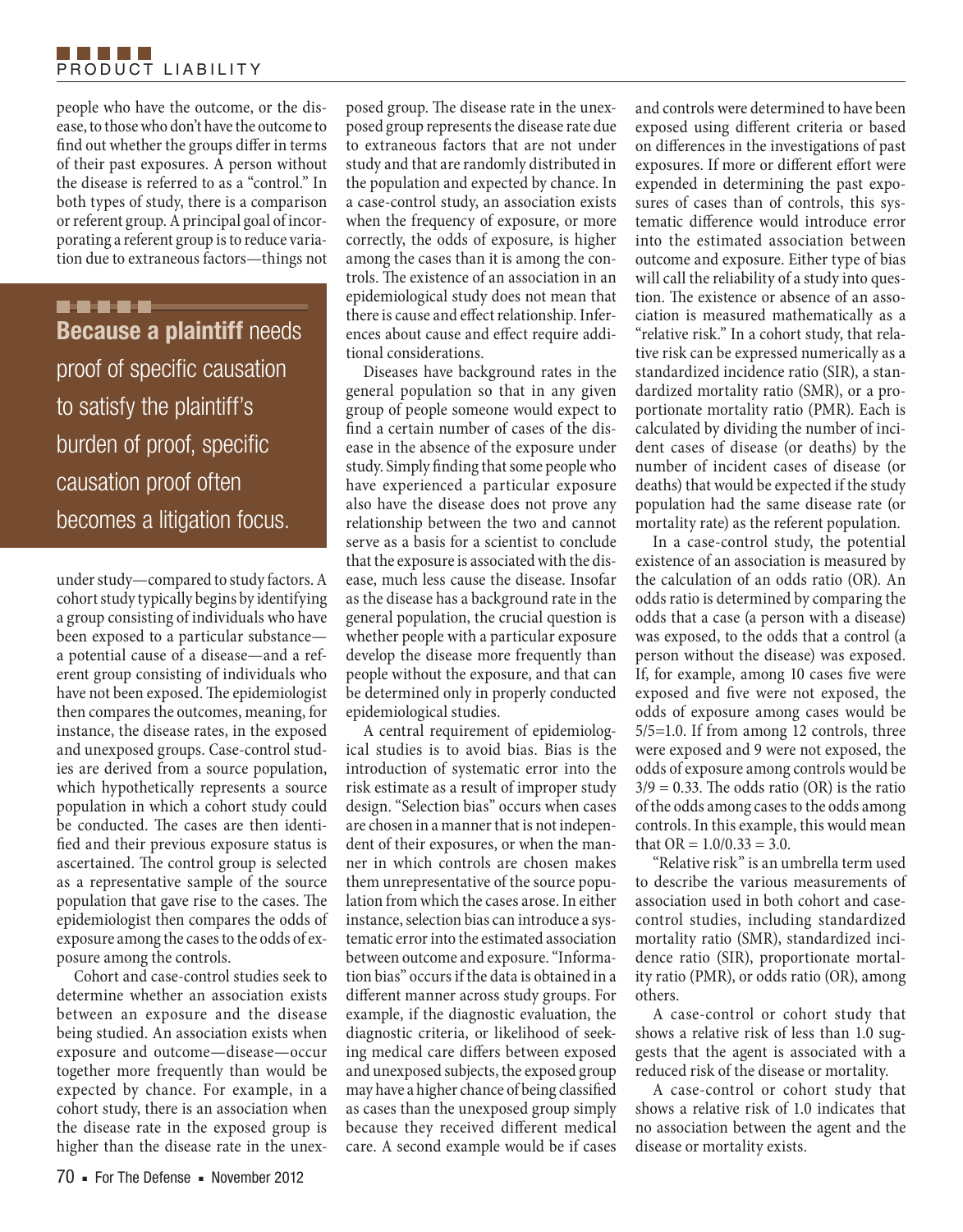A case-control or cohort study that shows a relative risk above 1.0 suggests the existence of an association between the agent and the disease or mortality.

A case-control or cohort study that shows a relative risk of 2.0 indicates a twofold association between the agent and the disease and that one-half, or 50 percent, of the incidence of disease or mortality is attributable to the agent and one-half is attributable to other factors, or a doubling of the risk. This suggests that the disease is just as likely to be related to the exposure to the agent as it is to be unrelated to the exposure to the agent, a 50/50 proposition of causation.

A case-control or cohort study that shows a relative risk greater than 2.0 indicates that more than one-half or 50 percent of the incidence of the disease or mortality is attributable to the agent and less than one-half is attributable to other factors. This suggests that more likely than not the disease is related to the exposure to the agent, or  $a > 50$  percent chance of causation.

Because a plaintiff needs proof of specific causation to satisfy the plaintiff's burden of proof, specific causation proof often becomes a litigation focus. Proof of specific causation generally has two elements. A plaintiff initially must show that the level of an agent that he or she was exposed to under the circumstances of exposure, meaning the exposure frequency, dose, duration, and intensity, can cause the illness that he or she developed. This is when epidemiology becomes vitally important. And "there plainly is a hierarchy to these different indirect forms of toxic effect evidence. Epidemiology is at the top, and structural similarity, in vitro testing, and case reports are at the bottom." Federal Judicial Ctr., *Reference Manual on Scientific Evidence*, *supra*. Additionally, to use epidemiological studies properly as the basis to prove specific causation, the proponent must show that the exposure did more than simply increase the hypothetical risk of injury. Rather, as logic, science, and the law suggest, and as some courts have held, a study must show at least a doubling of the risk of the harm, a "more likely than not" chance of association. Courts, borrowing scientific terminology, often refer to the doubling of the risk as a "relative risk" of greater than two.

*Daubert v. Merrell Dow Pharms., Inc.*, 43 F.3d 1311, 1321 (9th Cir. 1995) (finding that for epidemiological testimony to be admissible to prove specific causation, there must have been a relative risk for a plaintiff of greater than two). Many courts have "found that the requirement of a more than 50 percent probability means that epidemiological evidence must show that the risk of an injury or condition in the exposed population was more than double the risk in the unexposed or control population" to establish by a preponderance of the evidence or "more likely than not" standard that there is an association sufficient to consider causation. *Merrell Dow Pharms., Inc. v. Havner*, 953 S.W.2d 706, 714 (Tex. 1997).

## **Add It Up**

As noted above, toxic exposure cases are, or at least they should be, about dose and science. And if the circumstances of a plaintiff's exposure cannot be demonstrated and shown by reliable science to present a statistically significant increased risk that that "exposure" more likely than not caused the disease, in the words of Robert DeNiro as Al Capone in *The Untouchables*, "You got nothing. You got nothing in court…. Nothing. NOTHING." Not only must expert opinion testimony on the issue of causation be based upon "something," a plaintiff must show that this "scientific" knowledge and the methodology used to reach an ultimate conclusion is reliable, generally accepted, or both.

In law, the preponderance of the evidence standard usually requires just enough evidence to make it more likely than not that what a party alleges is actually true. While many courts do not translate the standard statistically, it is often described as > 50 percent or 51 percent. As mentioned above, the existence or absence of an association between an exposure to an agent and a resulting injury can be measured mathematically and expressed as a "relative risk," an "odds ratio," or an "attributable



For The Defense ■ November 2012 ■ 71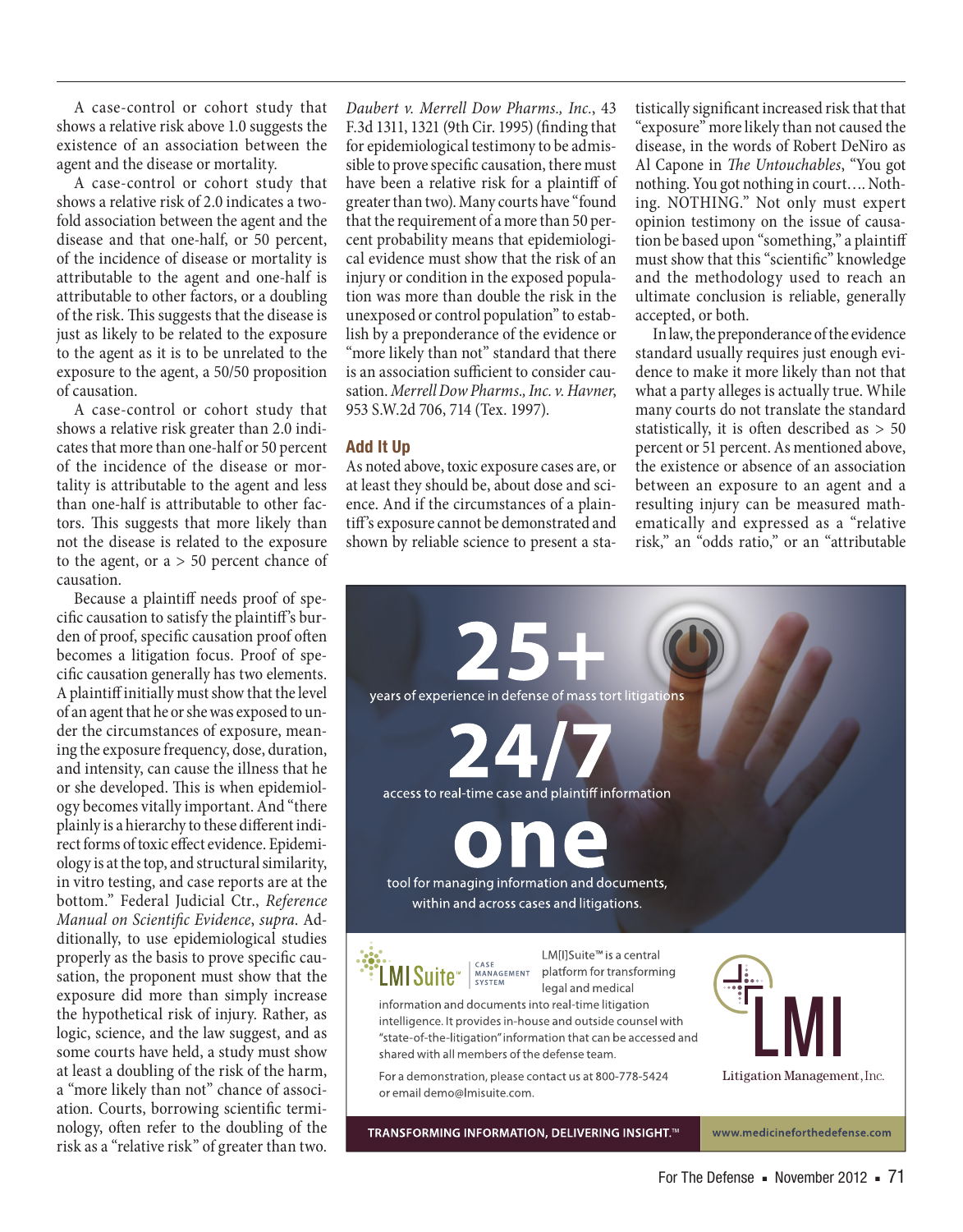risk." Again, "relative risk" is an umbrella term used to describe the various measurements of association used in both cohort and case-control studies mentioned above, which can include a standardized mortality ratio (SMR), a standardized incidence ratio (SIR), a proportionate mortality ratio (PMR), an odds ratio (OR), others, or a combinations of them.

# -----**Testimony offered** on

these topics moves from the scientific to the hypothetical and has spawned a variety of unspecific and very unscientific "catch phrases" summarizing the bases of causation opinion theories.

As mentioned above, a scientific study (case-control or cohort study) that shows a relative risk of 2.0 indicates a two-fold association between the agent and the disease or suggests a doubling of the risk that the agent, in fact, will cause the disease. This means that the incidence of the particular disease or mortality is attributable to the agent and one-half is attributable to other factors. Thus a relative risk of 2.0 suggests that the disease is just as likely to be related to the exposure to the agent as it is to be unrelated to the exposure to the agent. Again, as mentioned above, a study that shows a relative risk of greater than 2.0 indicates that more than one-half of the incidence of the particular disease or mortality is attributable to the agent, in other words, more than 50 percent, and less than one-half is attributable to other factors. Thus a relative risk of  $> 2.0$  suggests that more likely than not the disease is related to the exposure to the agent:  $a > 50$  percent chance of causation. A relative risk of > 2.0 is equivalent to the "more likely than not" preponderance of the evidence legal standard. To learn more about the "more

likely than not" standard, epidemiological evidence, and a "relative risk" of 2.0, *see DeLuca v. Merrell Dow Pharms., Inc.*, 911 F.2d 941, 957–59 (3d Cir. 1990).

While sometimes referred to as a "talisman," there is nothing particularly magical in science or epidemiology about a relative risk of 2.0, particularly when compared with a 1.99999999 or a 2.00000001. However, in a toxic tort case, 2.0 is the actual scientific statistic delineating the difference between more likely and less likely and the place where relative risk, indeed, becomes a magic number.

# **Take Another Look**

Also worth reexamining, and essential if you are litigating your case in a federal court, is the Federal Judicial Center *Reference Manual on Scientific Evidence*. *See Reference Manual on Scientific Evidence* (3d ed. 2011). In 2011, the National Academy of Sciences published the third edition of the *Reference Manual on Scientific Evidence*, which was created by a panel of judges, scientists, engineers, and doctors and serves as a resource for judges to consult when dealing with scientific evidence. The topics covered in the third edition of the manual are the admissibility of expert testimony, how science works, forensic identification expertise, DNA identification evidence, statistics, multiple regression, survey research, estimation of economic damages, exposure science, epidemiology, toxicology; medical testimony, neuroscience, mental health evidence, and engineering. Many judges, both state and federal, rely on this manual as the first and perhaps even the last word on certain issues. The reference manual addresses the necessary link between exposure and disease and how that causal nexus may be established, reliable exposure assessment, and the valid and reliable scientific reasoning necessary to support the link between the exposure of a plaintiff to the specific agent at issue and the disease in that plaintiff. The manual offers questions relevant to evaluating science in a legal context, including the following:

- What are the sources of exposure?
- • What are the specific agents involved in the exposure?
- • What is the duration of exposure, and what is the basis for that conclusion?
- • What are the pathways from the source to the exposed individuals?
- Have those pathways been established?
- What is the concentration of the agent in the media with which the exposed population came into contact?
- • What is the basis for these answers? Direct measurement? Estimates? Modeling?
- If models or estimates were used, how reliable are they?
- What is the variability over time in concentrations in the media of concern?
- What is the variability over time in concentrations in the pathways of concern?
- How has the variability been determined?
- What is the variability among members of the population in their exposure to the chemical of concern and how is this known?
- • What dose, over what period of time, by which routes, has the individual received?
- What cumulative dose did the individual receive?
- What calculations and evidence support this documentation?
- What is the likely error rate in the exposure estimates?
- • What uncertainties are associated with the dose and duration findings?
- What has been omitted from the exposure assessment, and why?
- Has the cumulative dose of the exposure that the individual received to this specific agent been shown by reliable and statistically significant scientific evidence to cause the particular disease?

# **2.0 Is a Magic Number**

Before an expert may offer an opinion that an "exposure" to an agent was more likely than not the cause of an alleged injury, a plaintiff must show that the plaintiff was "exposed" to a quantifiable estimated dose of a specific agent and that that dose of that specific agent has been shown by reliable scientific evidence to more likely than not cause the injury. Thus, there should be reliable epidemiological studies in the peerreviewed published medical and scientific literature that suggest that the dose of that specific agent creates a statistically significant increased relative risk of greater than 2.0 of developing the particular alleged injury.

Magic Number, continued on page 81